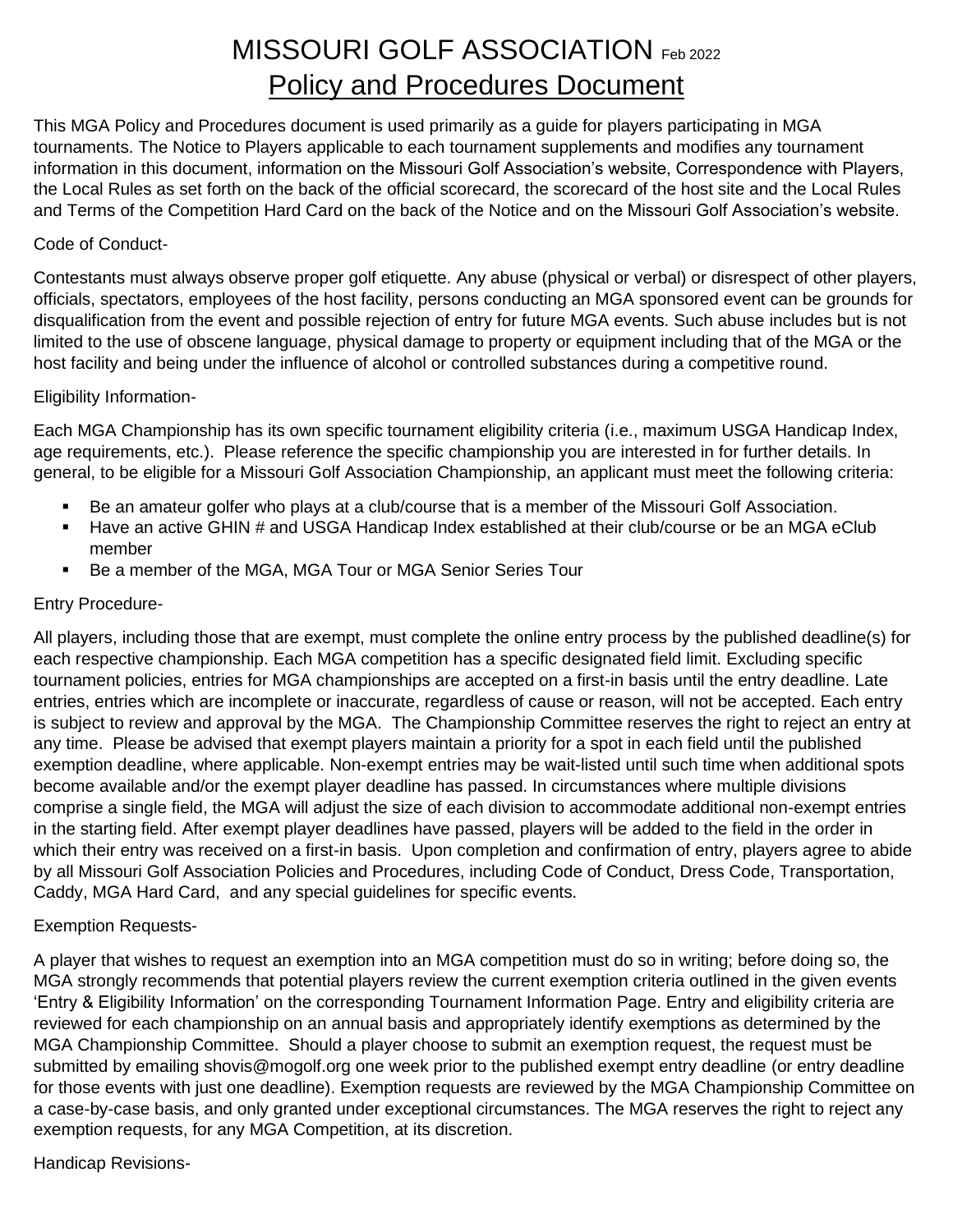For MGA competitions where a maximum USGA Handicap Index is required for eligibility, the handicap index as of 7 days preceding the first round will be used unless otherwise specified on entry and eligibility information. For events where a USGA Handicap Index is used for scoring, or for purposes of determining flights, the handicap index as of 7 days preceding the first round will still be used.

Partner Substitution (Team Competitions)-

Partner substitutions for MGA team competitions are permitted. Substitutions for teams will be permitted prior to the start of competition and individuals must meet the minimum eligibility requirements for the MGA, as well as the specific tournament requirements (i.e., USGA Handicap Index limit, residence location for regional events, etc.). A player may not select a substitute partner from those players who are already in the championship field. Players who are on the wait list are eligible substitutions. Contact the MGA Championship Department by calling (573) 636-8994 or emailing mogolf@mogolf.org to arrange your team substitutions.

Withdrawals, Disqualifications or Incomplete Scorecards-

To provide further clarify player withdrawals, no cards and disqualifications, the following categories and notations will be used on scorecards and posted results:

- Withdraw WD. A player notifies MGA Staff and/or Officials in advance of their starting time that they are withdrawing. Withdrawals occurring between rounds played over consecutive days will result in the player being withdrawn from the next round, not the previous round most recently completed. A player notifies MGA Staff and/or Officials that, during a round, they are withdrawing due to, but not limited to medical conditions, injuries, or family emergencies, etc.
- No Card- NC. Players failing to complete their round for reasons not covered above for withdraw will be deemed a No Card. A player who starts, but does not complete their round, will be classified as a no card if they fail to return their scorecard to the Committee, or fail to complete their round for reasons not covered by the withdrawal circumstances noted above. Please note: Players who are deemed a no card during a MGA Qualifying Round (Amateur) do not have the ability to follow the Walk-Up Procedure at another Qualifying Site.
- Disqualification DQ. A player will be denoted as disqualified, if they are subject to a penalty of disqualification under the USGA Rules of Golf including MGA Code of Conduct. Please note: This classification includes players who fail to start at the time established by the Committee, without notifying MGA Staff/Officials, in advance of their starting time. This applies to all MGA competitions, including qualifying for the Missouri Amateur.
- No Start NS. Applies only to MGA Qualifying Events (Missouri Amateur). A player who notifies MGA Staff and/or Officials in advance of their starting time that they cannot make their MGA Qualifying Round (Amateur) starting time will be considered as a no start. Please note: Players who do not notify the MGA or fail to start at the time established by the Committee, or within five (5) minutes of this starting time, will be subject to disqualification per Rule 5.3a. Disqualification, under these circumstances, prohibits a player from following the Walk-Up Procedure at another qualifying site. Players are subject to rejection of entries or loss of MGA Player of the Year points if they fail to adhere to the MGA Policies and Procedures, including withdrawals, no cards and disqualifications. Final decisions on these matters will be made by the MGA Championship Committee.

Withdrawal Procedure Prior to start of Tournament-

Prior to the entry deadline players looking to withdraw should do so online through their Golf Genius user profile to receive an immediate refund and withdrawal. After the entry deadline has passed players should either call the Missouri Golf Association at (573)-636-8994 or email mogolf@mogolf.org. Only withdrawals on the day of the competition should be directed to the host club golf shop.

# Refund Policy-

If a player withdraws prior to the entry deadline they will receive a full refund, less an administrative fee noted on the Tournament Information site. If a player withdraws after the entry deadline has passed, the player will not receive a refund. If a player must withdraw prior to round due to Covid-19 symptoms (see updatedCovid-19 Championship Guidelines), a player will receive a full refund.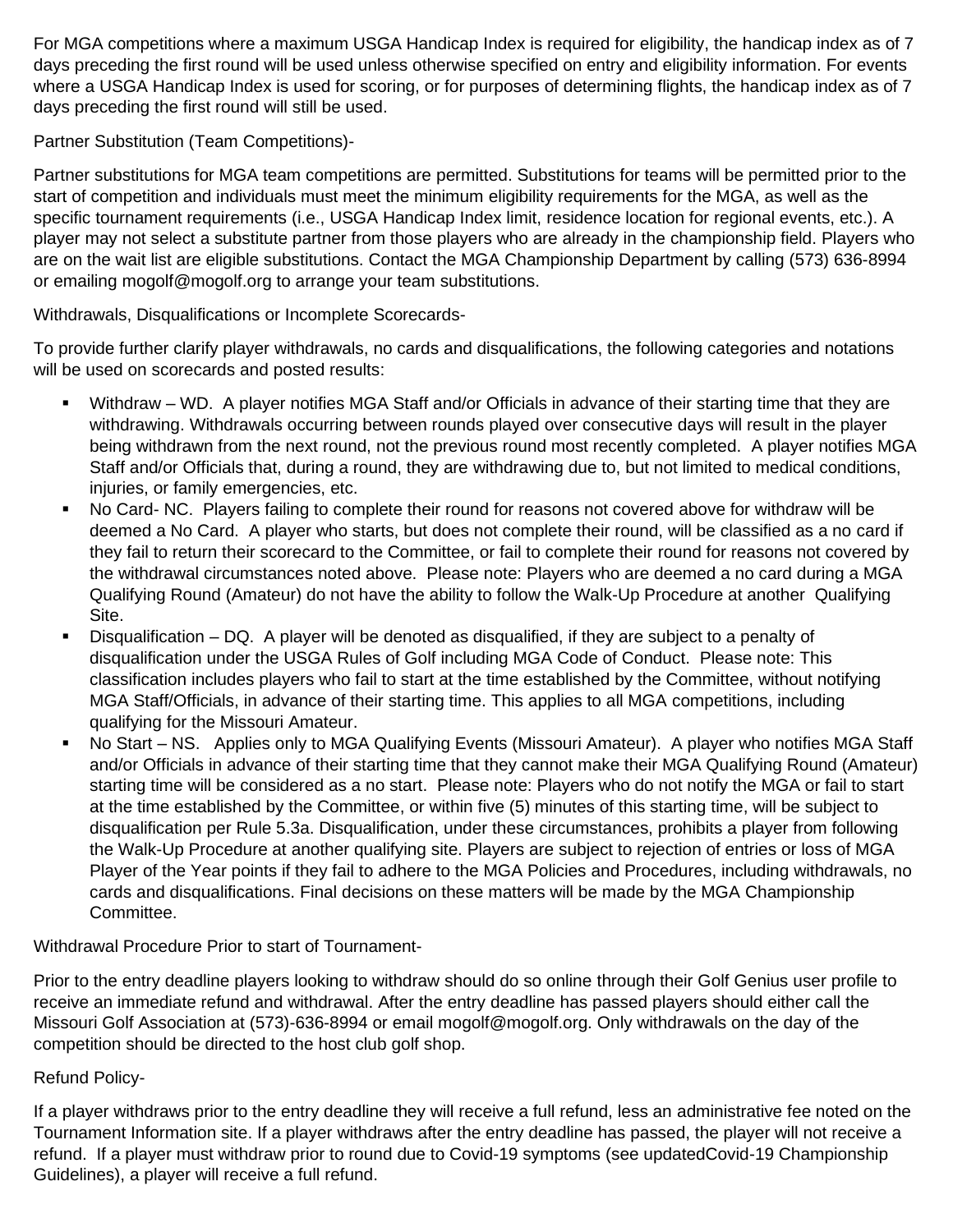#### Wait List-

Entries received after the field limit has been reached will be placed on a "wait list" for that event. Applicants will be ranked on the wait list in the order their application was received by the MGA, unless otherwise specified in tournament eligibility. Any spots in the field that become available will then be filled in accordance with the ranked wait list. The MGA will use the wait list up until 6:00 p.m. of the night prior to Round 1.

# Walk-Up Procedure-

Due to Covid-19 guidelines, there will be no walk-up procedure at any MGA event.

# Dress Code-

Appropriate golf attire is required at all MGA events. Appropriate golf attire includes collared shirts with sleeves that must be always tucked in and Bermuda length shorts, or slacks. Shoes with metal or traditionally designed spikes must not be worn. In the event of any conflicts between the dress code as outlined by either the MGA or the host facility/venue, the dress code of the host facility/venue will prevail. Please note this policy is in effect for both players and caddies, without exception.

# Transportation-

MGA Cart Policy: Information regarding the use and availability of transportation varies between MGA Championships – refer to the Tournament Information for the championship in question. Please be advised that in championships where carts are provided, players are encouraged to utilize motorized transportation. Again, while a caddie is not prohibited from riding in the cart, the MGA has adopted a 'one-seat' policy as explained below.

- ➢ 'One-Seat' Policy: The "one-seat" policy is no longer in effect for 2022 due to our current Covid-19 Guidelines. The player can ride in or move a golf cart with another player's caddie in it, so long as the player whose caddie is in the cart is not riding in another cart at the same time. As a reminder, players are responsible for the actions of their caddie. Continued intentional disregard for the policy may result in disqualification.
- ➢ MGA Medical Cart Request Policy: Spectators carts are prohibited. However, spectators in accordance with ADA compliance may request golf carts. Requests for golf carts must be supported by complete documentation, including the fully completed Cart Request Form and the required accompanying medical documentation specified in that form for all first-time requests. Any medical cart request that is granted by the MGA will be good for that individual for the remainder of that calendar season. A request will not be deemed complete until all required information and documentation has been provided. For further information and details contact mogolf@mogolf.org.
- $\triangleright$  When riding in a golf cart, there may not be more than two (2) riders per cart at any time. Riders may NOT ride on the back of a golf cart, or on the dashboard of the golf cart. All riders must be seated on the golf cart seat. During a suspension of play for a dangerous situation, there may be more than 2 riders per cart, but all riders must be seated on the golf cart seat. Riders may not ride on the back of a golf cart, or on the dashboard of the golf cart at any time. During a suspension of play for a non-dangerous situation or a resumption of play, there may not be more than two (2) riders per cart. This includes the person driving the cart, even if that player is a spectator or volunteer.
- $\triangleright$  When transporting players in a cart, all push/pull cart bags must be either strapped to the cart or broken down and put inside the cart. Spectators, volunteers, players or anyone else riding in the cart must not pull the push/pull cart with their hand outside the cart because this could result in severe injury.

# Caddy-

A Caddy policy will be established for each event based on event requirements and policies at the host club. If a caddy is permitted for an event for which shared carts are being used, a caddy is not permitted to ride.

# Spectator Guidelines-

Unless otherwise noted in specific Championship Information, the MGA and our host venues welcome spectators at no charge. Spectators are reminded of the following guidelines to ensure that they have an enjoyable experience while at an MGA Competition: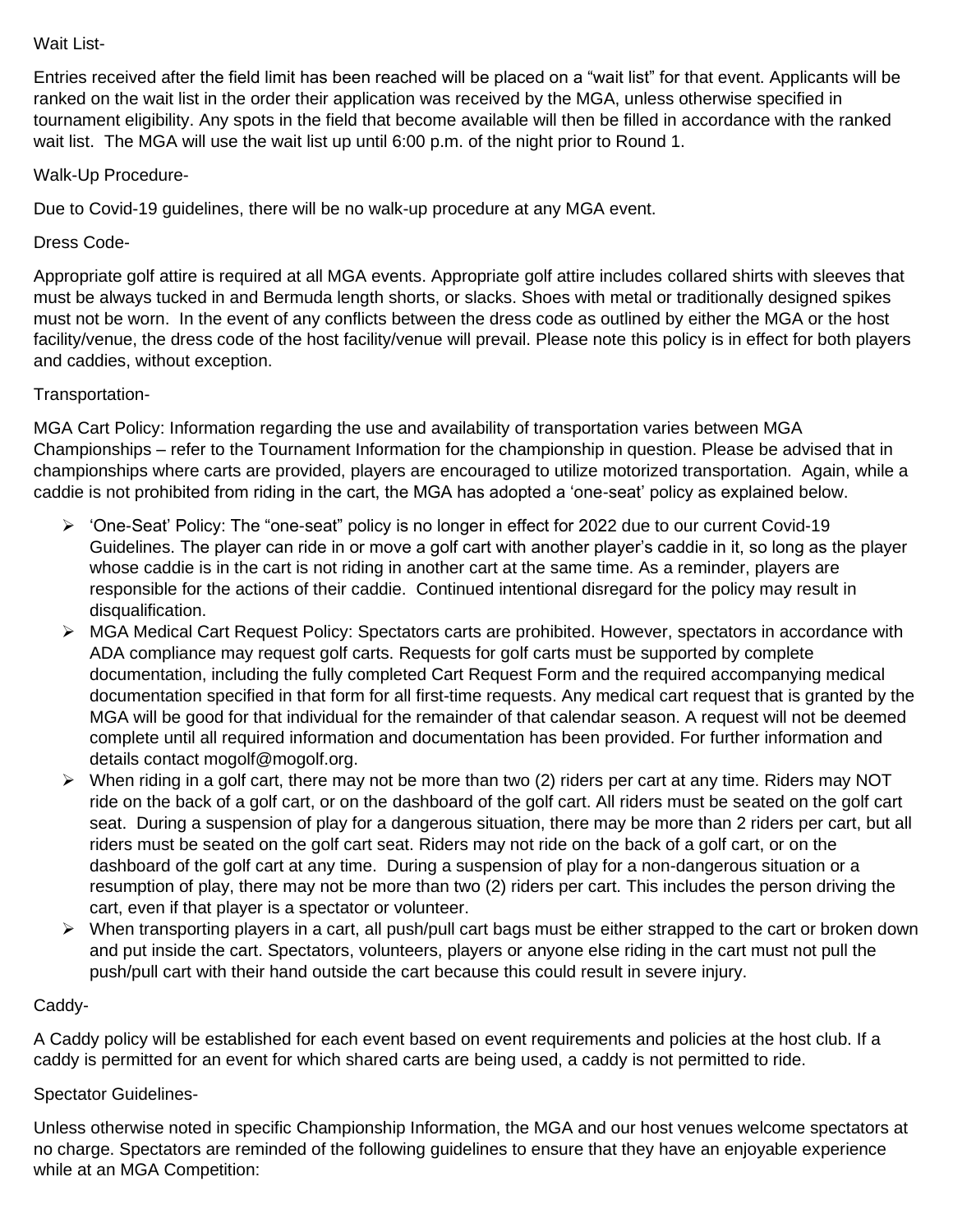- ➢ MGA Competitions focus on the players and our member clubs who graciously host competitions each year. Spectators are reminded they are guests of our host clubs and must abide by their rules and regulations which may include:
	- conduct
	- accessibility or dress codes.
- ➢ Spectators must self-screen prior to arriving at an MGA tournament event. Should a person have Covid-19 symptoms, they may not be on the premises. Please check updated Covid-19 Championship Policies for further information.
- ➢ Spectators are strongly encouraged to bring their own mask and have it available when needed. In an event where safe distancing is not possible, all spectators MUST wear a mask.
- ➢ Spectators must social distance. The MGA will be monitoring safe distancing. Should someone not cooperate, they are subject to being removed from the premises.
- $\triangleright$  Spectators are expected to respect players, staff and volunteers from the host club, as well as MGA staff and tournament officials.
- $\triangleright$  Spectators may be asked to check-in at the entrance to a host club for further information. Any additional host club polices will be communicated at that time. Host clubs reserve the right to limit access to their premises at their discretion.
- $\triangleright$  Spectators may walk on the golf course but must walk on the cart path or the perimeter of the hole. All spectators must not enter any area defined by signage, fencing, ropes or similar infrastructure, which limits spectator access.
- $\triangleright$  Spectator (golf) carts will not be permitted; however, those with ADA requirements may request the use of a medical cart through the MGA. Approval for the use of a medical cart will be granted by a host club representative and MGA staff contingent upon proper ADA documentation being provided and cart availability. Individuals using a medical cart must follow the MGA medical cart guidelines provided at the time of approval, which may include but not limited to authorization of a liability waiver, a nominal cart access fee and/or accessibility guidelines (i.e., staying on cart paths).

Any spectator who does not abide by the guidelines noted above will be asked to leave the grounds immediately and risks the ability to attend future MGA tournaments in any capacity.

# Other-

- ➢ Distance and Directional Information- For clarification, getting information on distance or direction (such as from a distance-measuring device or compass) is allowed for all MGA tournaments. However, measuring elevation changes, or interpreting distance or directional information (such as using a device to get a recommended line of play or club selection based on the location of the player's ball) is not allowed.
- ➢ Rulings on Issues Under the Rules- Rulings by a referee and Rulings by the Committee are covered in Rules 20.2a and 20.2b, respectively.

MGA Hard Card (Local Rules and Terms of the Competition)-

Missouri Golf Association Local Rules and Terms of the Competition Hard Card FOR MGA CHAMPIONSHIPS

The Rules of Golf as approved by the United States Golf Association and The R&A govern play. These Local Rules and Terms of the Competition are in effect at all MGA championships and qualifying rounds. See applicable championship or qualifying round Notice to Players and Entry Application for modifications or additions to these Local Rules and Terms of the Competition. Complete text of the Rules and Local Rules may be found in the Official Guide to the Rules of Golf, effective January 2019. Unless otherwise noted, the penalty for breach of a Local Rule is the general penalty.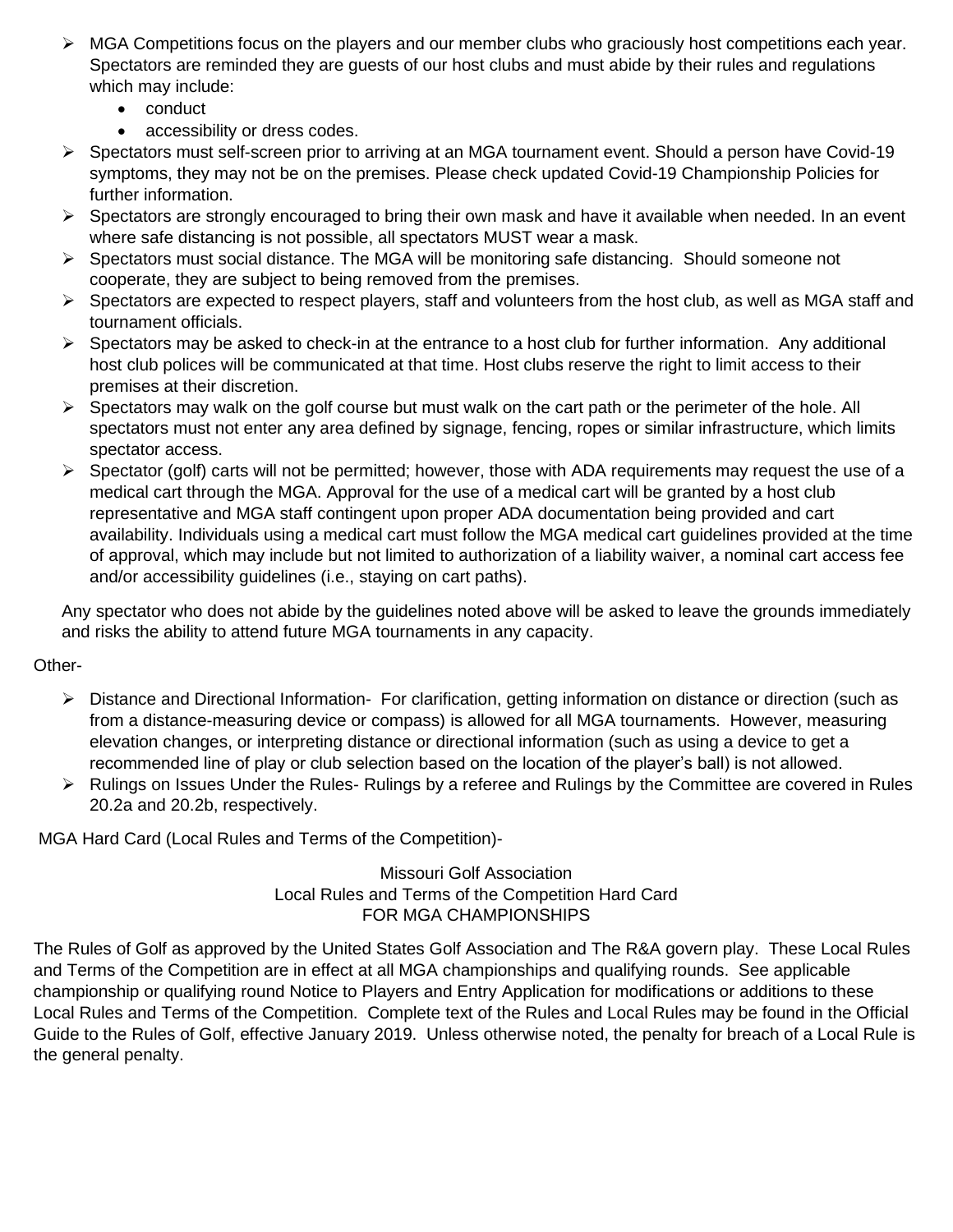**Out of Bounds -** Defined by white painted lines, the line between the course-side points of white stakes, white painted dots, and fence posts at ground level.

**Penalty Areas -** When a penalty area is defined on only one side, it extends to infinity. When a penalty area is connected to the out-of-bounds edge, the penalty area extends to and coincides with out of bounds.

- Yellow Penalty Area- Penalty area defined by yellow lines or yellow stakes. Rule 17.1d(1) and (2).
- Red Penalty Area- Penalty area defined by red lines or red stakes. Rule 17.1d(1), (2) and (3).

Note: Yellow Penalty Areas on a hole will be played as Red Penalty Areas during the play of any other hole.

**Ground Under Repair -** Defined by white lines. When immediately adjacent to an immovable obstruction, such an area is part of that obstruction. French drains are ground under repair.

**Limiting When Stroke Made From Putting Green Must Be Replayed Under Exception 2 to Rule 11.1b -**  Local Rule as prescribed in the Clarifications to the 2019 Rules of Golf is in effect. Model Local Rule D-7.

**Relief from Aeration Holes -** Local Rule as prescribed in Section 8 of the Committee Procedures in in effect. Model Local Rule E-4.

**Back-On-the-Line Relief -** Local Rule as prescribed in the Clarifications to the 2019 Rules of Golf is in effect. Model Local Rule E-12.

**Relief from Seams of Cut Turf -** Local Rule as prescribed in Section 8 of the Committee Procedures is in effect. Model Local Rule F-7.

**Animal Hoof Damage -** Local Rule as prescribed in Section 8 of the Committee Procedures is in effect. Model Local Rule F-13.

**Temporary Immovable Obstructions –** Local Rule (including greenside fans) as prescribed in Section 8 of the Committee Procedures is in effect. Model Local Rule F-23.

**Prohibiting Use of Certain Types of Shoes --** Local Rule as prescribed in Section 8 of the Committee Procedures is in effect. Model Local Rule G-7. Penalty for breach of Local Rule – see Rule 4.3.

**Broken or Significantly Damaged Club -** Local Rule as prescribed in the Clarifications to the 2019 Rules of Golf is in effect. Model Local Rule G-9.

**White-Lined Areas Tying Into Artificially Surfaced Roads and Paths -** White-lined areas of ground under repair and the artificially surfaced roads, paths, or other identified obstructions that they are connected to are a single abnormal course condition when taking relief under Rule 16.1.

**Wood Chips and Mulch –** Are loose impediments.

**Landscaped Garden Areas Completely Encircled by an Obstruction are Part of the Obstruction -** Rule 16.1.

**Integral Objects –** Include cables, rods, wires, and wrappings when closely attached to trees, and artificial walls and pilings when located in penalty areas or in or adjacent to bunkers, and bunker liners. An exposed bunker liner may be treated as ground under repair, but interference does not exist if the liner interferes only with the player's stance.

**Prohibiting Use of Audio and Video Devices --** Rule 4.3a(4) is modified in this way: During a round, a player must not listen to music on a personal audio device. Penalty for breach of Local Rule -- see Rule 4.3.

**Pace of Play –** See separate memorandum to players for pace of play policy.

**Stopping and Resuming Play –** Local Rule as prescribed in Section 8 of the Committee Procedures is in effect. Model Local Rule J-1. All practice areas are closed during an immediate suspension for a dangerous